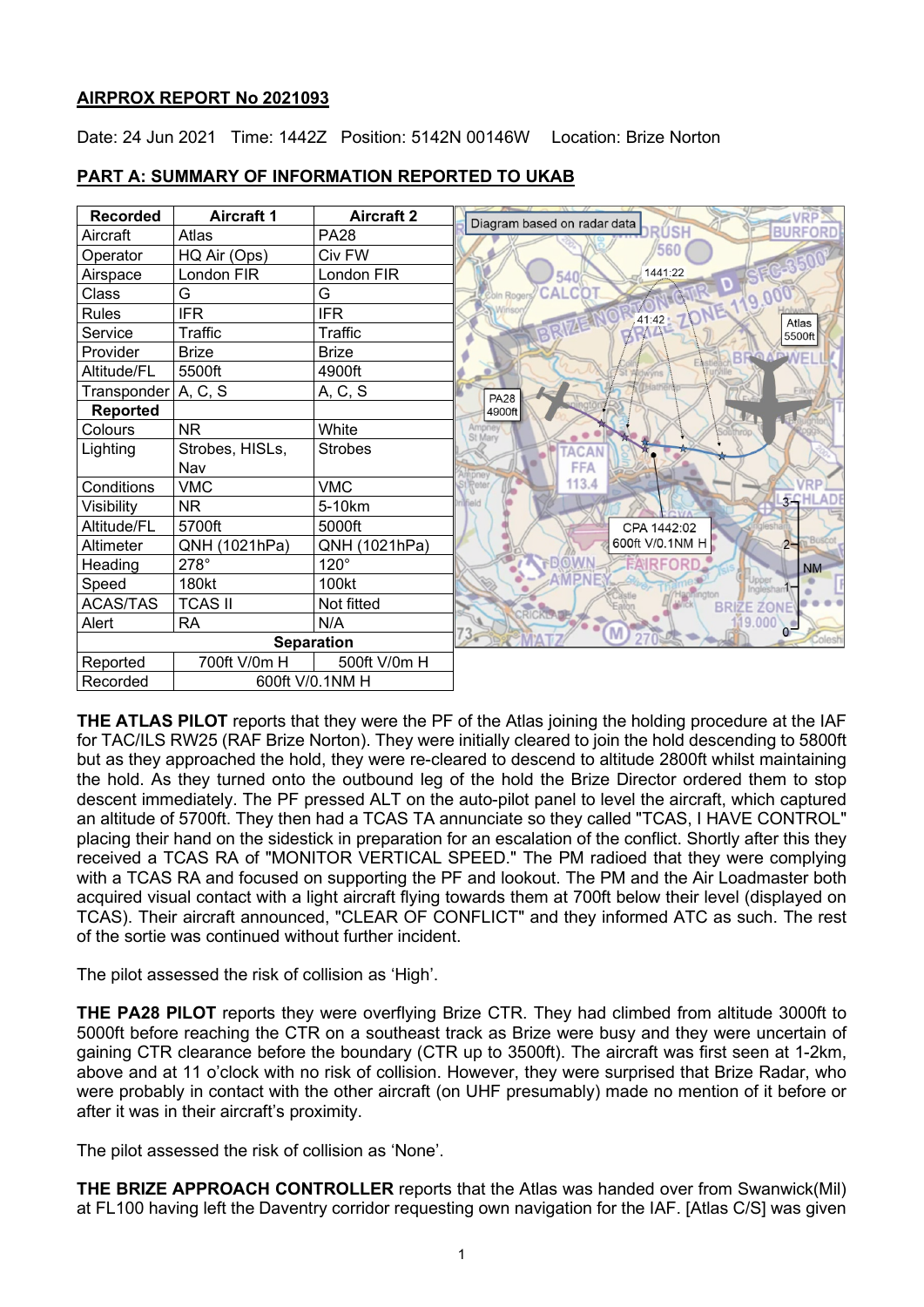a descent to 2800ft (1021hPa) and own navigation to the IAF. Brize had been operating on RW07 for several days and the controller was cognitively expecting the Atlas to turn left into the 07 hold, turning away from the conflicting traffic which wouldn't have been a factor. Upon seeing the Atlas turn right and realising their error, the Atlas was told to stop descent and the conflicting traffic was called. The Atlas stopped descent and then called TCAS RA reporting to be 700ft above the traffic and shortly after called visual with the traffic. Once clear of traffic the Atlas was given further descent and own navigation to the IAF.

The controller assessed the risk of collision as 'Low'.

**THE BRIZE LARS CONTROLLER** noted that this was a retrospective DASOR following an Airprox involving an aircraft on their frequency (LARS). This incident was approximately 3 weeks ago, as such they were trying to recall the details from memory. They took over the LARS position, receiving a handover from the previous controller. In the handover they were given the details that a Traffic Service aircraft, [PA28 C/S] was climbing to 5000ft, to route over the western side of Brize controlled airspace tracking southeast. Shortly after the handover they focussed their attention on another aircraft requesting to route into the Fairford MATZ and ATZ which were both active at the time and under the control of Fairford tower. They contacted the BZN Approach controller and then Fairford Tower to request permission to enter the ATZ. Fairford then ceded control of their MATZ and ATZ to BZN and they therefore gained the required approval to enter this airspace. They recalled that the PA28 had had Traffic Information reduced from the left due to the limits of surveillance cover as it routed within 10NM of the Brize Norton Primary Radar overhead. By the time they had permission for the Fairford ATZ transit they noticed an ongoing conversation about a TCAS RA that had happened further down the Approach Room, the PA28 was by this time clear of BZN airspace and tracking southeast. They did not recall noticing or calling traffic to affect the PA28's route.

**THE BRIZE SUPERVISOR** reports they were undertaking administrative tasks in the ACR so did not observe the lead up to the incident. On hearing the "stop descent" instruction they checked the radar screen and inquired upon the Atlas's type of service. They were happy that the Atlas was receiving a Traffic Service, traffic was called at 5NM and there was no risk of collision having stopped descent.

### **Factual Background**

The weather at Brize was recorded as follows:

METAR EGVN 241420Z 29005KT 9999 SCT017 OVC023 18/14 Q1021 BECMG FEW018 BKN025 RMK WHT BECMG BLU=

### **Analysis and Investigation**

### **Military ATM**

The Atlas was joining the hold at the IAF for a TAC-ILS approach to RW25 in the descent to 5800ft in receipt of a Traffic Service from Brize Approach. On approaching the hold, they were given further descent to 2800ft whilst maintaining in the hold. As they turned onto the outbound leg, they were instructed to stop descent immediately by the Brize controller at which point the pilot stopped the descent which was followed by a TCAS TA. This was followed by a TCAS RA which was complied with and the crew were able to gain visual contact with the PA28. Separation was reported to be 700ft vertical and 0ft horizontal.

The PA28 was conducting a training flight and was in receipt of a Traffic Service from Brize LARS. They had initially requested to transit the CTR at 3000ft however, as the clearance was not forthcoming, they opted to climb to 5000ft to transit above the CTR. They reported that no Traffic Information regarding the Atlas was passed to them before or after the event and separation was reported as 500ft vertical and 0ft horizontal although the Atlas was first seen at 1-2km.

The Brize Approach controller was under training at the time of the incident and had been bandboxing with Approach, Director and Zone frequencies due to the low volume of traffic. They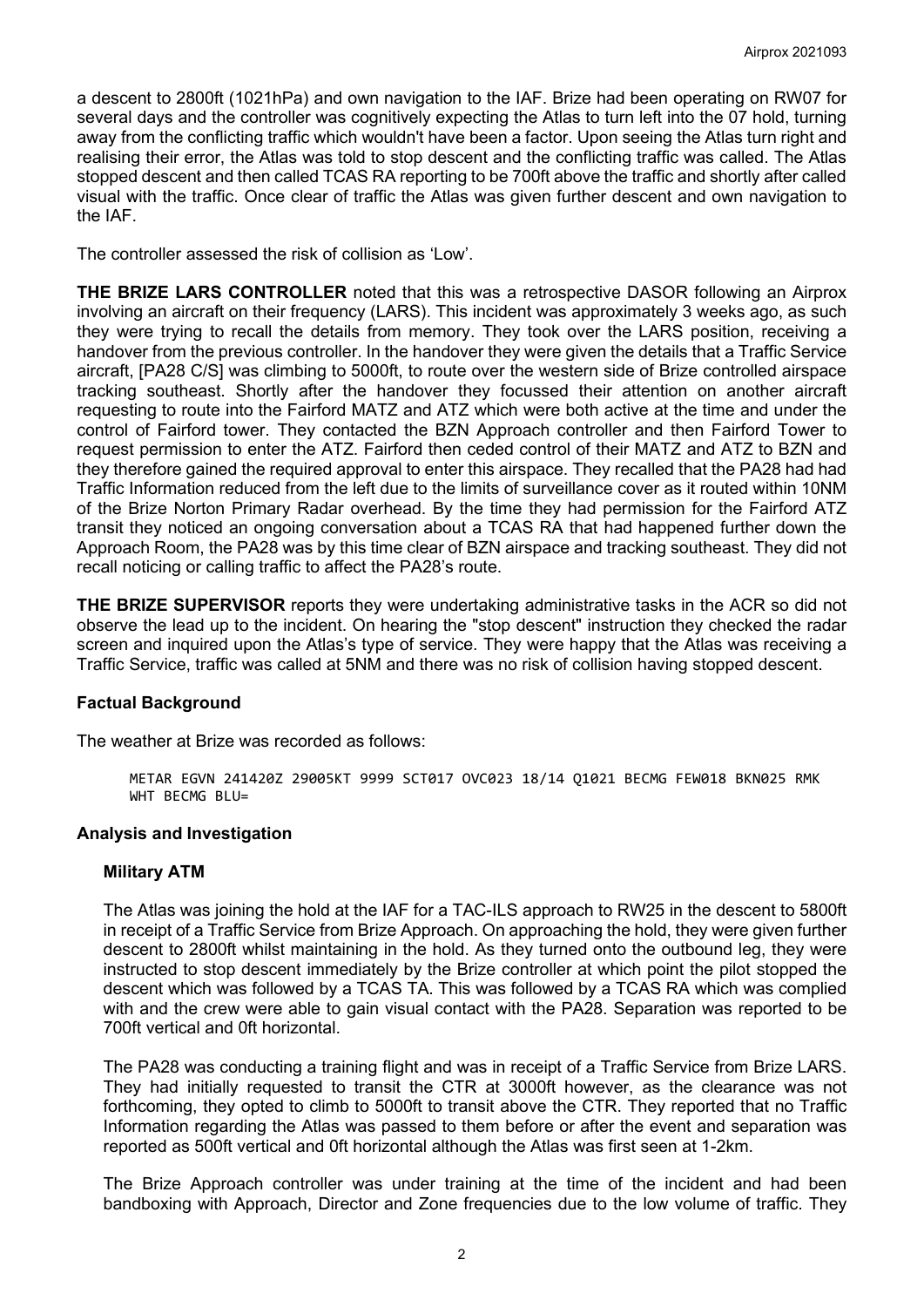gave the Atlas a descent to 2800ft and own navigation to the Initial Approach Fix and as Brize had previously been using RW07, they expected the Atlas to turn left. Upon seeing the Atlas turn right they instructed them to stop descent and Traffic Information was passed. No further information was passed to either the aircraft or the LARS controller and subsequently the Atlas had a TCAS RA. In the lead up to the incident the Brize Approach controller was controlling three speaking units, the Atlas and two others on a Basic Service who required CTR transits.

The Brize LARS controller was controlling up to three aircraft with the PA28 in receipt of a Traffic Service. During the lead up to the incident the LARS controller was engaged twice with an external agency discussing a potential handover which was protracted due to confusion about where the aircraft was routing to. The PA28 had their Traffic Information reduced due to the limits of surveillance cover and the radar position was handed over to another controller approximately two minutes prior to the Airprox. No Traffic Information was passed to the PA28 regarding the Atlas and no Traffic Information was passed to the Approach controller regarding the location of the transit either.

The Supervisor was conducting administrative tasks with in the ACR however, did not witness the lead up to the Airprox although did report that they were content that as the Atlas was receiving a Traffic Service with a stopped descent and as Traffic Information had been passed there was no further action required.

Figures 1-6 show the positions of the Atlas and the PA28 at relevant times during the Airprox. The screen shots are taken from a replay using the NATS Radars, which are not utilised by Brize Norton, therefore, may not be entirely representative of the picture available to the Brize Norton controllers. The Approach controller had given the Atlas descent to 2800ft 20sec prior to the PA28 having their Traffic Information reduced due to surveillance cover by the LARS controller. The PA28 had already been approved to climb to 5000ft to avoid the CTR. Separation was 8.3NM and 4600ft (Figure 1).



Figure 1: The Atlas in the descent to 2800ft and the PA28 in the climb to 5000ft.

Fifty-nine seconds after the further descent was given the Atlas was advised that they would be required to fly one hold due to traffic at Oxford. The Approach controller had also had another aircraft freecall on the Zone frequency for transit of the CTR. During this period the LARS controller was engaged in a call with an external agency. Separation decreased to 7.2NM and 3000ft (Figure 2).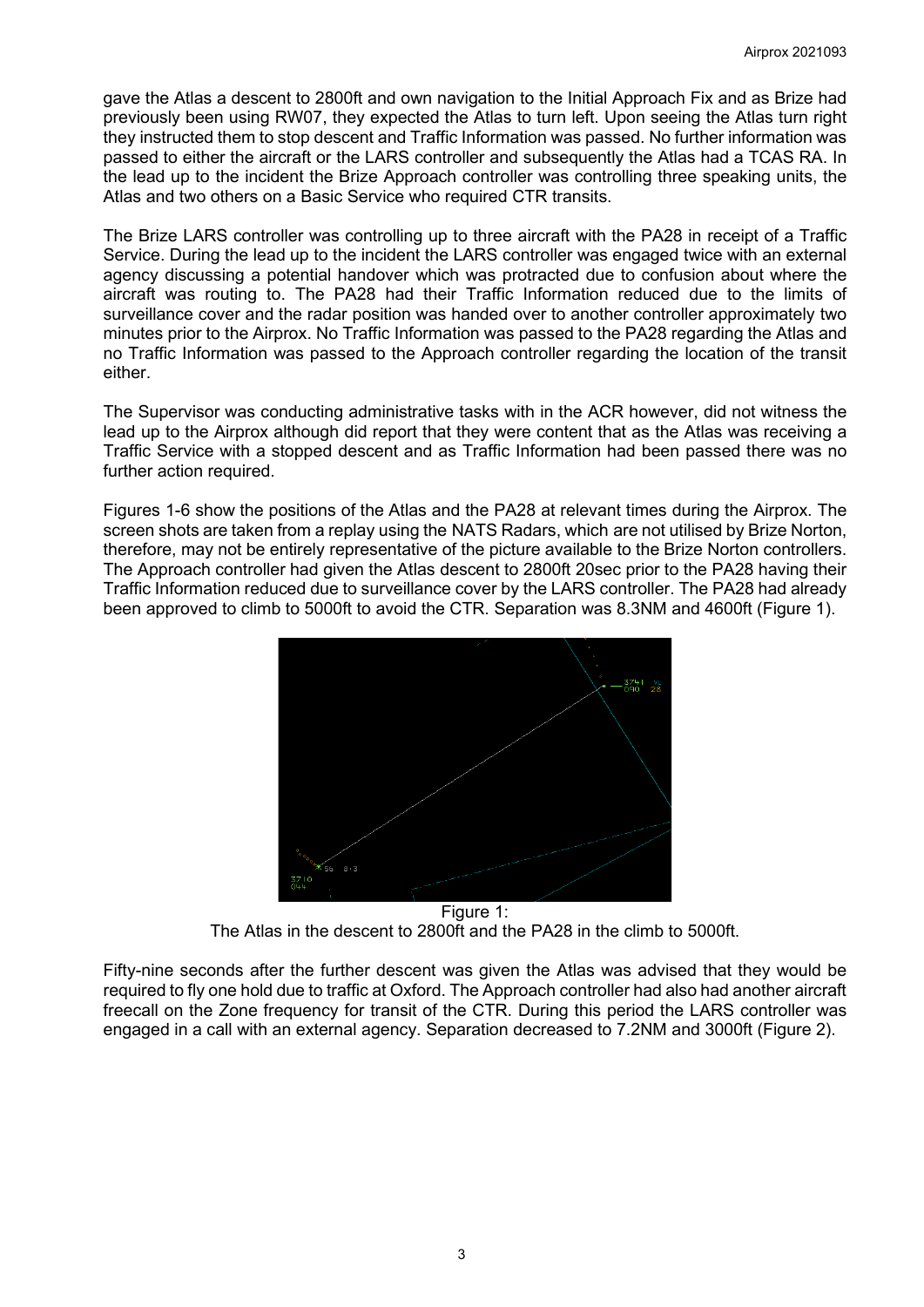

Figure 2: Atlas advised they will be required to enter the Hold due to Oxford Traffic.

Forty-nine seconds later the LARS position had been handed over to a new controller. Separation decreased to 6.6NM and 1700ft (Figure 3).



Figure 3: LARS position handover complete.

The Approach controller, realizing that the Atlas had turned right when they incorrectly expected it to turn left, issued a stop descent instruction and passed Traffic Information on the PA28 to the Atlas pilot. Twenty-six seconds later the Approach controller rang the Zone controller to hand over the Zone tasking. Separation decreased to 5.6NM and 900ft.



Atlas given a stop descent instruction and passed Traffic Information.

Forty-five seconds after the stop descent instruction and Traffic Information had been passed, the Atlas crew received a TCAS RA and reported visual with the PA28. The Approach controller acknowledged the TCAS RA and advised the Atlas pilot to report when ready for vectors. Separation decreased to 2NM and 600ft (Figure 5).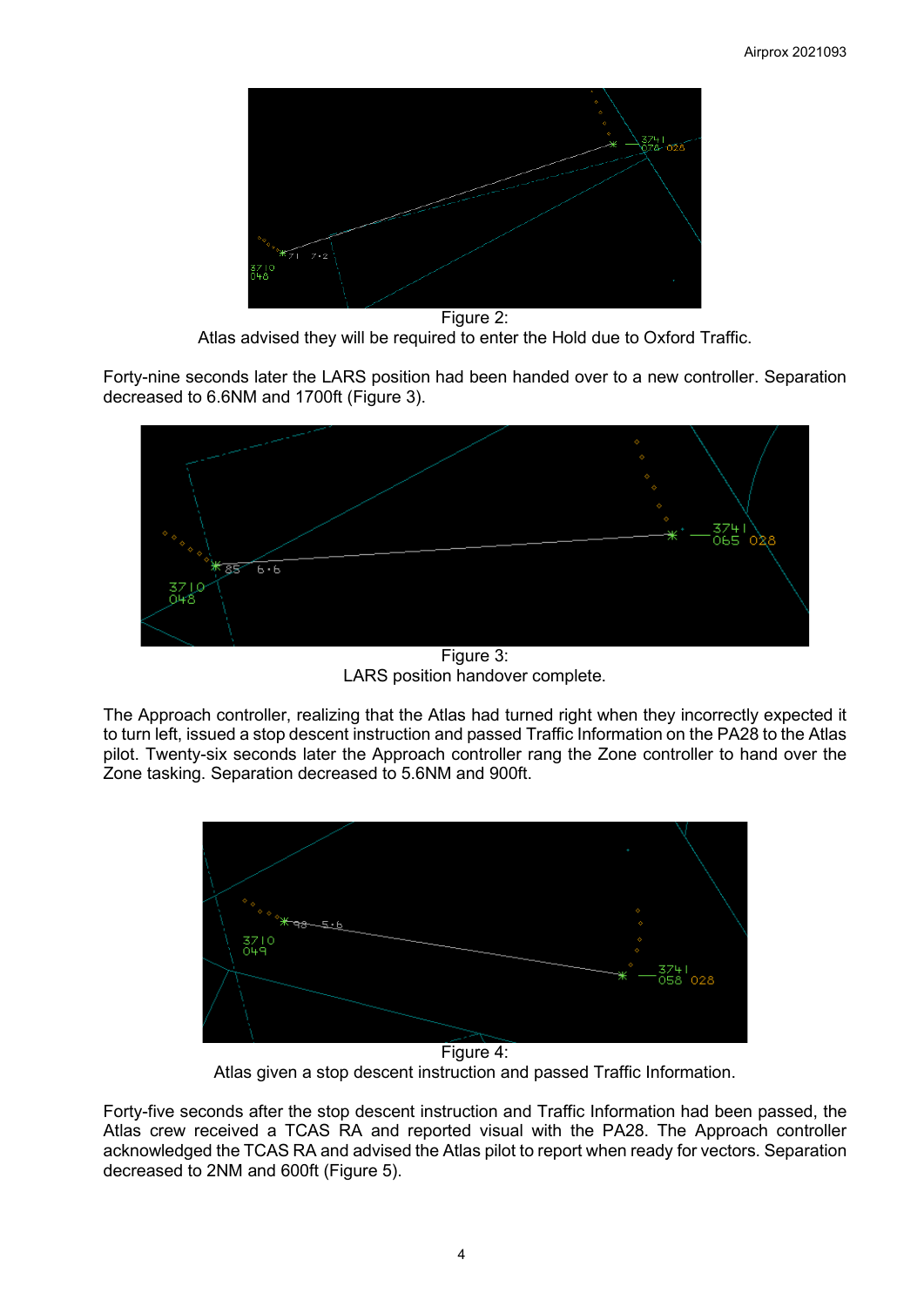

Figure 5: The Atlas reported a TCAS RA.

Twelve seconds after the Atlas pilot reported a TCAS RA the Approach controller answered the land line to the LARS controller who passed Traffic Information on another aircraft. CPA occurred during the final stages of the phone call and separation was measured at 0.1NM and 600ft.



Figure 6: CPA.

It was recognised that cognitive errors can be made, especially considering Brize had been operating on the previous RW in the days before the Airprox, and the controller was under training at the time of the incident. The unit was trying to reduce the task on the trainee by opening the Radar console however, this was delayed slightly as the only other Radar qualified controller was being employed in the LARS position. Once the LARS task was handed over the controller was able to take on the responsibility for the Radar task. The Approach controller correctly stopped the descent on the Atlas owing to its proximity to the PA28 passing accurate Traffic Information. The Instructor should have identified the confliction and given prompts to the trainee to understand their plan which would have highlighted the error in their expected flow of traffic. However, there was no report raised or comment from the Instructor therefore, it cannot be determined whether the confliction was identified by the Instructor or not.

As reported by the PA28 pilot there was no Traffic Information passed on the confliction between the PA28 and the Atlas. Whilst the PA28 had been informed that their Traffic Information was limited they should have still been passed Traffic Information on the Atlas. However, the controller was passing Traffic Information to the Approach Controller on an unrelated aircraft.

Had the Supervisor been actively monitoring the traffic situation rather than conducting administrative tasking they should have been able to identify the confliction and ensure that both controllers had passed adequate Traffic Information in a timely manner.

### **Unit Investigation**

The summary of the Brize Unit Investigation is reproduced below: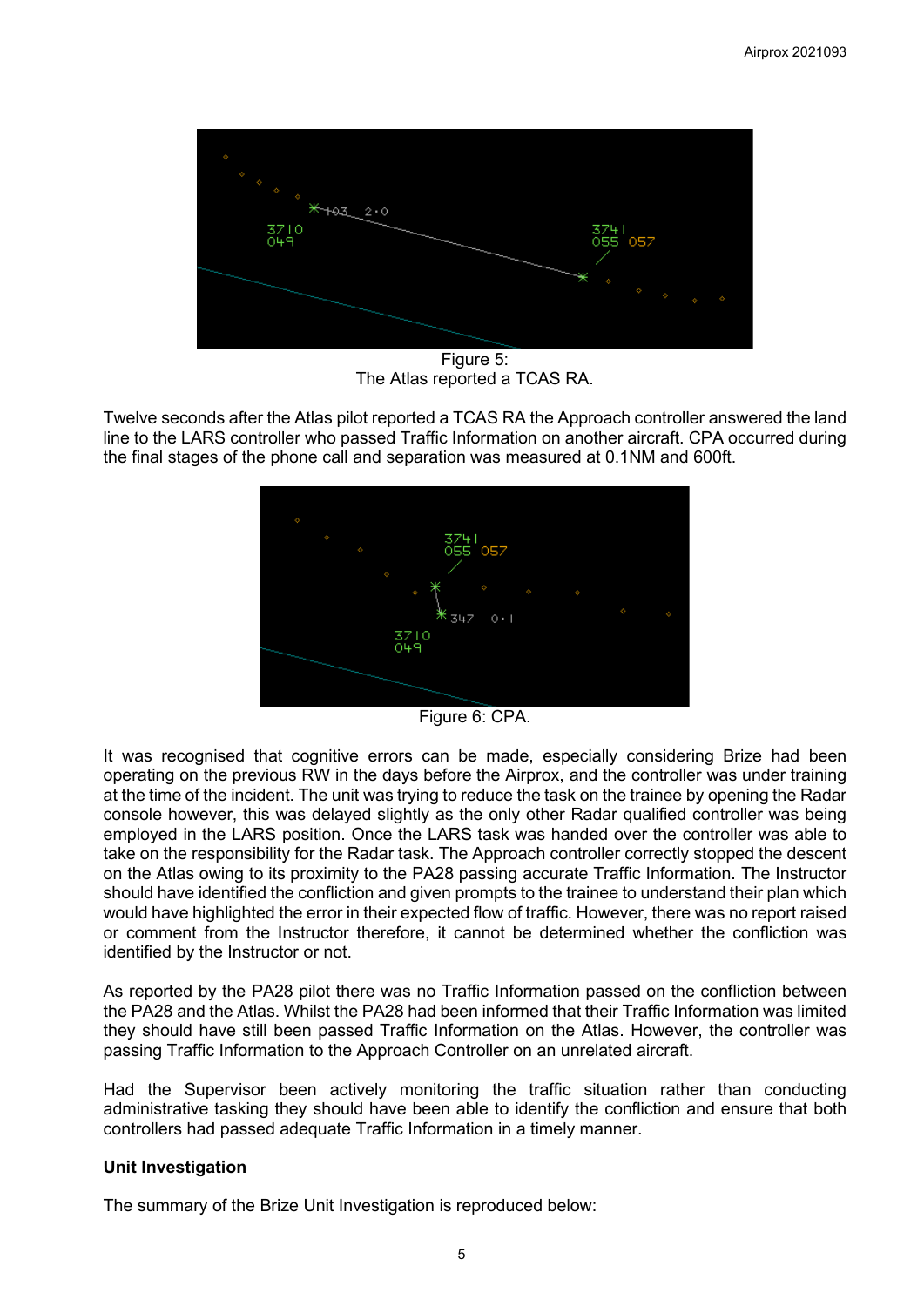*Invest is done. A mistake was spotted and corrective action taken. Correct intervention action taken by the screen. 700ft of separation was attained outside CAS while under Traffic Service. There is no reason to change any processes within ATC.*

#### **UKAB Secretariat**

The Atlas and PA28 pilots shared an equal responsibility for collision avoidance and not to operate in such proximity to other aircraft as to create a collision hazard.<sup>[1](#page-5-0)</sup> If the incident geometry is considered as head-on or nearly so then both pilots were required to turn to the right.<sup>[2](#page-5-1)</sup>

#### **Comments**

#### **HQ Air Command**

This Airprox was subject to a Local Investigation. The controller of the Atlas was a under training at the time. After operating on the opposite runway for several days prior, made a cognitive error in assuming which way the aircraft would turn in the hold while descending. Confirmation bias can be very hard to overcome, particularly with little experience to fall back on. The screen controller did well to spot the mistake and initiate the stop descent. This direction and the TCAS prevented the Atlas from descending onto the PA28 and gave the crew an opportunity to become visual.

Distraction, coupled with the workload steadily increasing, meant that Traffic Information was not forthcoming to the PA28 or the Atlas. With training in progress and the increasing complexity of the air picture, the Supervisor could have been providing more oversight. Ultimately, the distances were such that there was no risk of collision; however, controllers should guard against confirmation bias to prevent a similar situation from developing again.

#### **Summary**

An Airprox was reported when an Atlas and a PA28 flew into proximity overhead Brize Norton at 1442Z on Thursday 24<sup>th</sup> June 2021. Both pilots were operating under IFR in VMC, the Atlas pilot in receipt of a Traffic Service from Brize App and the PA28 pilot in receipt of a Traffic Service from Brize LARS.

### **PART B: SUMMARY OF THE BOARD'S DISCUSSIONS**

Information available consisted of reports from both pilots, radar photographs/video recordings, reports from the air traffic controllers involved and reports from the appropriate operating authorities. Relevant contributory factors mentioned during the Board's discussions are highlighted within the text in bold, with the numbers referring to the Contributory Factors table displayed in Part C.

The Board first discussed the actions of the Atlas pilot. They noted that when the controller issued the stop descent instruction, they provided Traffic Information on the PA28. Members thought that following this, the pilot would have been able to see the PA28 on the TCAS even prior to the TCAS TA and that they had the opportunity to break the confliction before the situation resulted in the TCAS RA (**CF10**). As it was, despite having situational awareness about its presence, the Atlas crew continued on heading and at the same altitude until they crossed 600ft above the PA28 (**CF11**). Members thought that the crew were obviously concerned by the approaching traffic and could have requested more information from ATC in order to better understand what the conflicting traffic was doing (**CF12**). The Atlas pilot was receiving a Traffic Service and as such was able to change heading by notifying ATC of their intentions, but without needing prior permission from ATC, however they could have also asked for a climb to increase the separation. A long discussion followed about air traffic services in Class G and whether pilots used to flying in CAS became totally reliant on ATC, when in fact, under a Traffic Service, responsibility for separation still rested with the pilot. Members also wondered whether the Atlas crew were waiting for the TCAS to resolve the situation, and whilst this was the purpose of the TCAS within CAS, in the uncontrolled environment of Class G where other aircraft were not fitted with TCAS and

<span id="page-5-0"></span><sup>1</sup> (UK) SERA.3205 Proximity. MAA RA 2307 paragraphs 1 and 2.

<span id="page-5-1"></span><sup>2</sup> (UK) SERA.3210 Right-of-way (c)(1) Approaching head-on. MAA RA 2307 paragraph 13.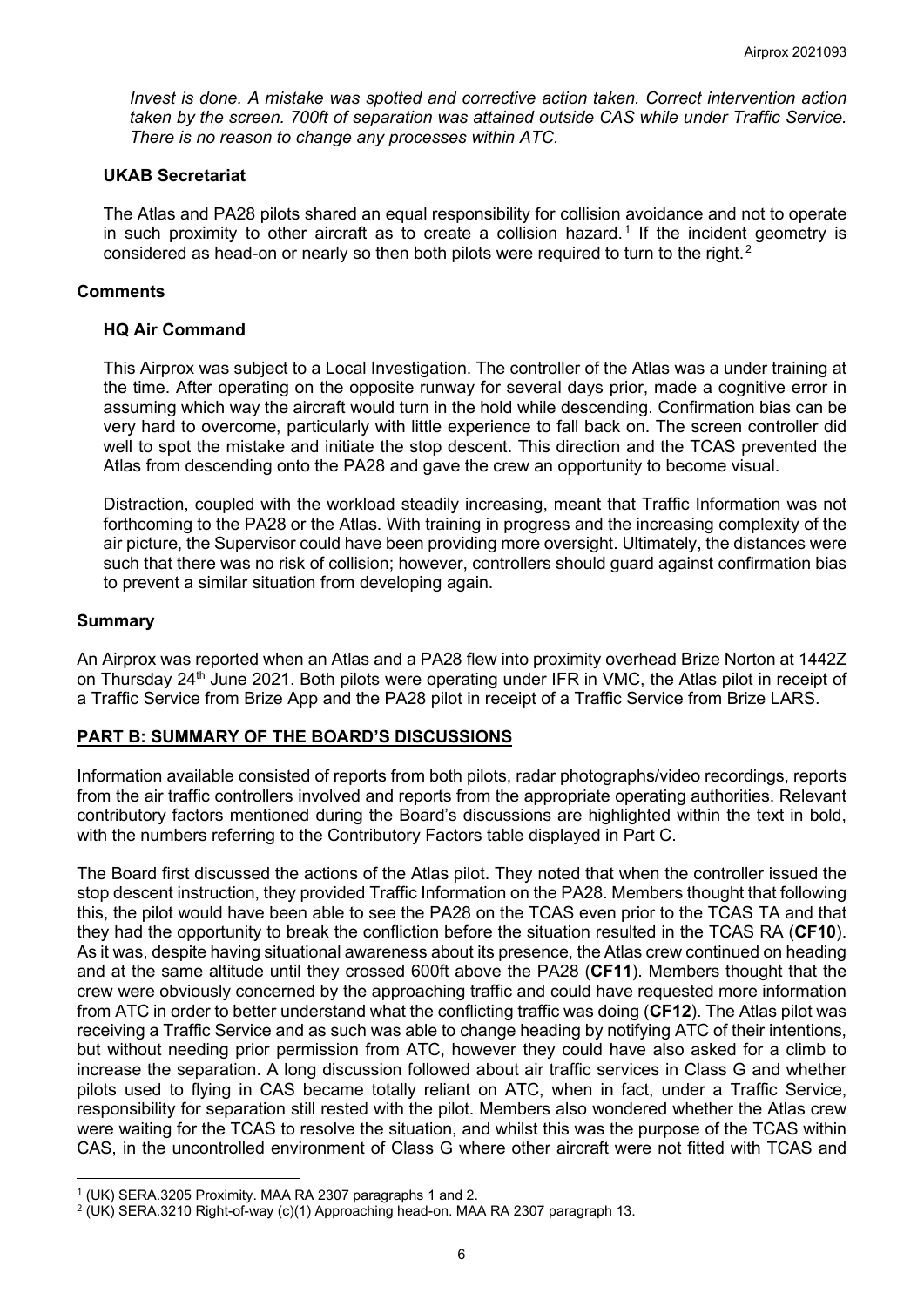may not be receiving an ATS, it became less effective. In this event, the TCAS provided a TA and then an RA as expected (**CF14**, **CF15**).

Briefly looking at the actions of the PA28 pilot, members thought that there was very little more they could have done in the circumstances. Realising that Brize ATC were busy, they had elected to climb above the CTR because a clearance to cross was not forthcoming. They were receiving a Traffic Service but did not receive Traffic Information on the Atlas and so had no prior situational awareness that it was approaching until they became visual with it (**CF13**). They reported seeing the Atlas at 1- 2km away and being comfortable with the separation.

Turning to Brize ATC, the Board discussed at length the supervision within the ACR. The Supervisor reported being engaged in Admin tasks but did not specify what they were, nevertheless, they had decided to split the previously bandboxed tasks of the Approach controller and controllers were changing positions within the room. Controlling members noted that this was always a tricky time as new controllers rushed to get into position and everyone was faced with a new scenario and as such required close supervision. Members thought that, because both aircraft involved in the Airprox were receiving a service from controllers in the same room, supervision had been lacking (**CF2**). Furthermore the Approach controller was under training which meant that there was an  $OJT<sup>3</sup>$  $OJT<sup>3</sup>$  $OJT<sup>3</sup>$  sitting behind the trainee, the Brize investigation was not clear whether the OJTI or the trainee had first issued the 'stop descent' instruction, but members thought that the OJTI should have been more aware of the situation and, had they been asking questions of the trainee, would have realised that they thought the Atlas would turn the other way. Regardless, members thought that the OJTI should have seen the developing situation and intervened to stop the descent earlier. Furthermore, the OTJI should have been aware that the PA28 was receiving a service from Brize LARS and yet made no attempt to contact the LARS controller, and so members agreed that mentoring had also been sub-optimal (**CF3**). The trainee Approach controller reported expecting that the Atlas would turn left instead of right (**CF7**) and as a consequence did not detect the conflict with the PA28 until the Atlas was already turning towards it in the descent (**CF5**, **CF9**). Once the descent of the Atlas had been stopped, the controllers appeared happy with the 600ft separation and members noted that this was not the only occasion recently when Brize ATC had had an Airprox between very large aircraft and light GA aircraft, with some members opining that 500/600ft separation, although common for military controllers, was not enough in these circumstances given the possibility of turbulence for the light aircraft. The LARS controller had just taken over the controlling position and was providing a Traffic Service to the PA28, however, they became embroiled in other controlling tasks and landline conversations (**CF8**) and did not detect the developing confliction (**CF6**) and so did not provide Traffic information to the PA28 pilot (**CF1**, **CF4**).

The Board then briefly discussed the investigation conducted by Brize Norton, they were disappointed that it had not drawn out certain aspects of the event, focussing instead on the mistake by the Approach controller. Indeed a report from the LARS controller had not been forthcoming until pressed by the UKAB secretariat. The Board would have like to have seen more information about the decisions made by the Atlas crew and the supervisory aspects of the ATC ACR.

Finally, when determining the risk, the Board took into consideration the reports from both pilots and that of the controllers involved, together with the radar screenshots. Although they had not been given Traffic Information, the PA28 pilot had been visual with the Atlas. ATC had issued a stop descent instruction to the Atlas pilot and the TCAS in the Atlas had alerted to prompt the crew not to descend further. Therefore, the Board quickly agreed that, although safety had been degraded, there had been no risk of collision; Risk Category C.

<span id="page-6-0"></span><sup>3</sup> On-the-job training instructor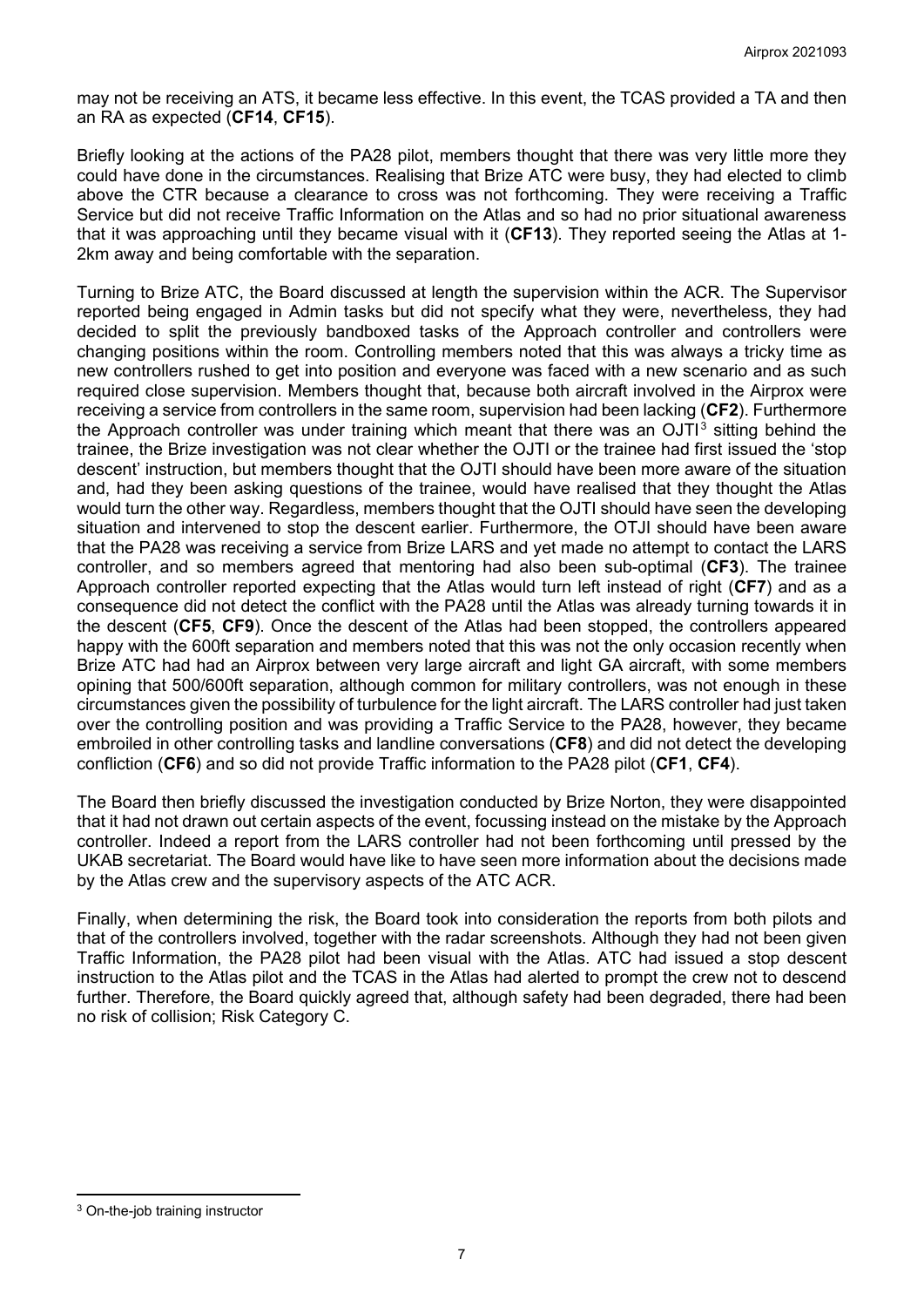# **PART C: ASSESSMENT OF CONTRIBUTORY FACTORS AND RISK**

## **Contributory Factors:**

|           | 2021093                                   |                                                                       |                                                                                                                                                                 |                                                                           |  |  |  |
|-----------|-------------------------------------------|-----------------------------------------------------------------------|-----------------------------------------------------------------------------------------------------------------------------------------------------------------|---------------------------------------------------------------------------|--|--|--|
| <b>CF</b> | <b>Factor</b>                             | <b>Description</b>                                                    | <b>ECCAIRS Amplification</b>                                                                                                                                    | <b>UKAB Amplification</b>                                                 |  |  |  |
|           | <b>Ground Elements</b>                    |                                                                       |                                                                                                                                                                 |                                                                           |  |  |  |
|           |                                           | • Regulations, Processes, Procedures and Compliance                   |                                                                                                                                                                 |                                                                           |  |  |  |
| 1         | Human<br>Factors                          | • ATM Regulatory Deviation                                            | An event involving a deviation from<br>an Air Traffic Management<br>Regulation.                                                                                 | Regulations and/or procedures not<br>fully complied with                  |  |  |  |
|           |                                           | • Manning and Equipment                                               |                                                                                                                                                                 |                                                                           |  |  |  |
| 2         | Human<br>Factors                          | • ATM Leadership and<br>Supervision                                   | An event related to the leadership<br>and supervision of ATM activities.                                                                                        |                                                                           |  |  |  |
| 3         | Human<br>Factors                          | • Recurrent/OJT Instruction or<br><b>Training</b>                     | Events involving on the job training<br>of individuals/ personnel                                                                                               |                                                                           |  |  |  |
|           | <b>.</b> Situational Awareness and Action |                                                                       |                                                                                                                                                                 |                                                                           |  |  |  |
| 4         | Human<br>Factors                          | ANS Traffic Information<br>$\bullet$<br>Provision                     | Provision of ANS traffic information                                                                                                                            | TI not provided, inaccurate, inadequate,<br>or late                       |  |  |  |
| 5         | Human<br>Factors                          | • Conflict Detection - Detected<br>Late                               | An event involving the late<br>detection of a conflict between<br>aircraft                                                                                      |                                                                           |  |  |  |
| 6         | Human<br>Factors                          | • Conflict Detection - Not<br>Detected                                | An event involving Air Navigation<br>Services conflict not being detected.                                                                                      |                                                                           |  |  |  |
| 7         | Human<br>Factors                          | • Expectation/Assumption                                              | Events involving an individual or a<br>crew/ team acting on the basis of<br>expectation or assumptions of a<br>situation that is different from the<br>reality  |                                                                           |  |  |  |
| 8         | Human<br>Factors                          | • Task Monitoring                                                     | Events involving an individual or a<br>crew/ team not appropriately<br>monitoring their performance of a<br>task                                                | Controller engaged in other tasks                                         |  |  |  |
| 9         | Human<br>Factors                          | • Traffic Management<br><b>Information Provision</b>                  | An event involving traffic<br>management information provision                                                                                                  | The ANS instructions contributed to the<br>Airprox                        |  |  |  |
|           |                                           | <b>Flight Elements</b>                                                |                                                                                                                                                                 |                                                                           |  |  |  |
|           | <b>. Tactical Planning and Execution</b>  |                                                                       |                                                                                                                                                                 |                                                                           |  |  |  |
| 10        | Human<br>Factors                          | • No Decision/Plan                                                    | Events involving flight crew not<br>making any decision at all                                                                                                  |                                                                           |  |  |  |
|           |                                           | <b>.</b> Situational Awareness of the Conflicting Aircraft and Action |                                                                                                                                                                 |                                                                           |  |  |  |
| 11        | Human<br>Factors                          | • Lack of Action                                                      | Events involving flight crew not<br>taking any action at all when they<br>should have done so                                                                   | Pilot flew close enough to cause<br>concern despite Situational Awareness |  |  |  |
| 12        | Human<br>Factors                          | • Lack of Communication                                               | Events involving flight crew that did<br>not communicate enough - not<br>enough communication                                                                   | Pilot did not request additional<br>information                           |  |  |  |
| 13        | Contextual                                | • Situational Awareness and<br><b>Sensory Events</b>                  | Events involving a flight crew's<br>awareness and perception of<br>situations                                                                                   | Pilot had no, late or only generic,<br><b>Situational Awareness</b>       |  |  |  |
|           |                                           | • Electronic Warning System Operation and Compliance                  |                                                                                                                                                                 |                                                                           |  |  |  |
| 14        | Contextual                                | • ACAS/TCAS RA                                                        | An event involving a genuine<br>airborne collision avoidance<br>system/traffic alert and collision<br>avoidance system resolution<br>advisory warning triggered |                                                                           |  |  |  |
| 15        | Contextual                                | • ACAS/TCAS TA                                                        | An event involving a genuine<br>airborne collision avoidance<br>system/traffic alert and collision<br>avoidance system traffic advisory<br>warning triggered    |                                                                           |  |  |  |